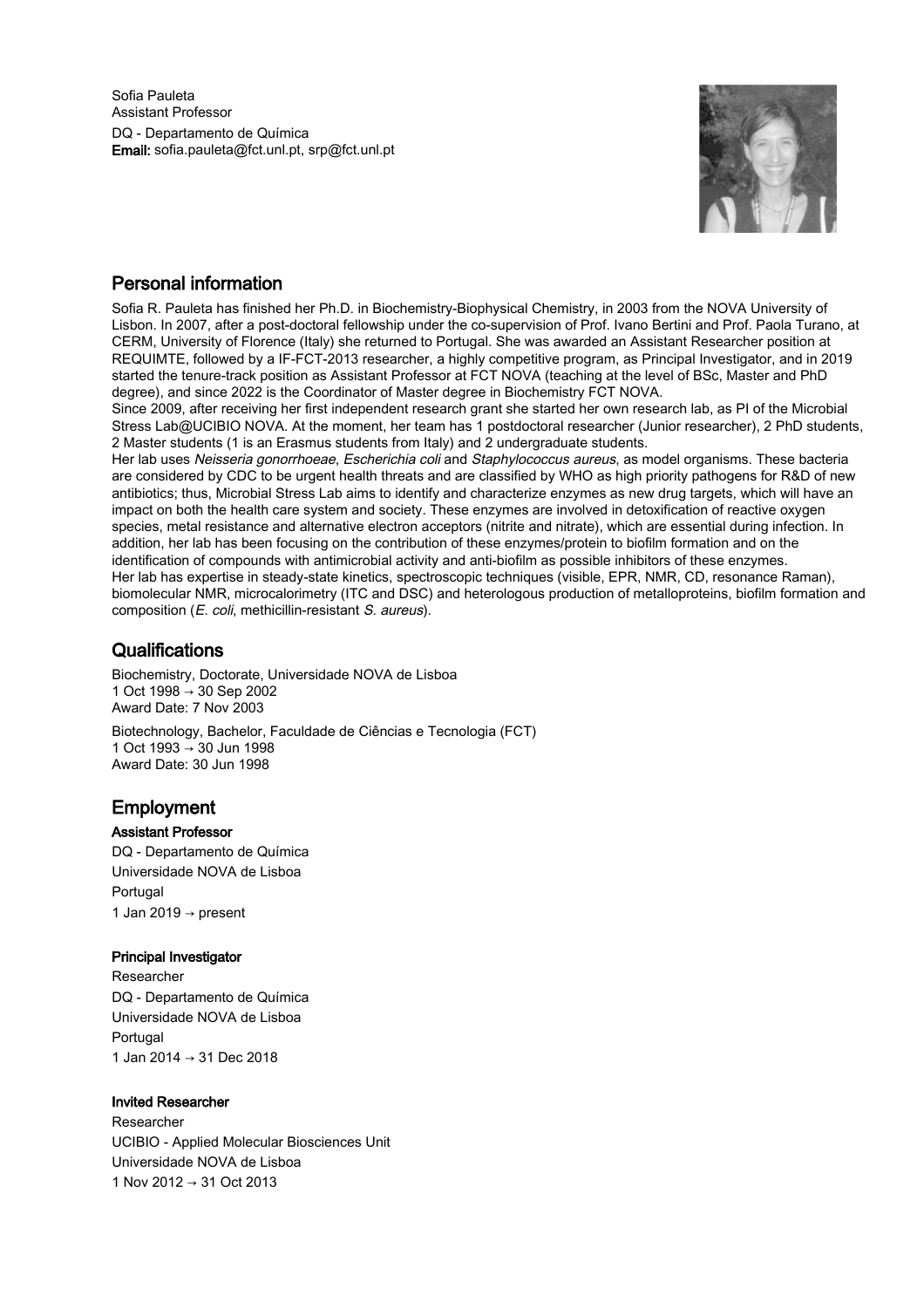#### Assistant Researcher

Research Assistant CQFB-REQUIMTE - Centro de Química Fina e Biotecnologia (Lab. Associado REQUIMTE) Universidade NOVA de Lisboa 1 Oct 2007 → 1 Oct 2012

## Research outputs

- 1. OrpR is a  $\sigma^{54}$ -dependent activator using an iron-sulfur cluster for redox sensing in Desulfovibrio vulgaris Hildenborough Fiévet, A., Merrouch, M., Brasseur, G., Eve, D., Biondi, E. G., Valette, O., Pauleta, S. R., Dolla, A., Dermoun, Z., Burlat, B. & Aubert, C., Jul 2021, In: Molecular Microbiology. 116, 1, p. 231-244 14 p. Research output: Contribution to journal › Article › peer-review
- 2. Acrylamide-hemoglobin adduct: A spectroscopic study Favinha, A. G., Barreiro, D. S., Martins, J. N., O'Toole, P. & Pauleta, S. R., 5 Nov 2020, In: Spectrochimica Acta - Part A: Molecular and Biomolecular Spectroscopy. 241, 118644. Research output: Contribution to journal › Article › peer-review
- 3. The effect of pH on Marinobacter hydrocarbonoclasticus denitrification pathway and nitrous oxide reductase Carreira, C., Nunes, R. F., Mestre, O., Moura, I. & Pauleta, S. R., 1 Oct 2020, In: Journal of Biological Inorganic Chemistry. 25, 7, p. 927-940 14 p. Research output: Contribution to journal › Article › peer-review
- 4. Proton-coupled electron transfer mechanisms of the copper centres of nitrous oxide reductase from Marinobacter hydrocarbonoclasticus – An electrochemical study Carreira, C., dos Santos, M. M. C., Pauleta, S. R. & Moura, I., 1 Jun 2020, In: Bioelectrochemistry. 133, 107483. Research output: Contribution to journal › Article › peer-review
- 5. The Tetranuclear Copper-Sulfide Center of Nitrous Oxide Reductase Pauleta, S. R., Carepo, M. S. P. & Moura, I., 23 Mar 2020, In: Metal ions in life sciences. 20 Research output: Contribution to journal › Article › peer-review
- 6. **The bacterial Mrp<sub>ORP</sub> is a novel Mrp/NBP35 protein involved in iron-sulfur biogenesis**<br>Pardoux, R., Fiévet, A., Carreira, C., Brochier-Armanet, C., Valette, O., Dermoun, Z., Py, B., Dolla, A., Pauleta, S. R. & Aubert, C., 1 Dec 2019, In: Scientific Reports. 9, 1, 712. Research output: Contribution to journal › Article › peer-review
- 7. YhjA An Escherichia coli trihemic enzyme with quinol peroxidase activity Nóbrega, C. S., Devreese, B. & Pauleta, S. R., Jun 2018, In: Biochimica et Biophysica Acta - Bioenergetics. 1859, 6, p. 411-422 12 p. Research output: Contribution to journal › Article › peer-review
- 8. Interaction between Neisseria gonorrhoeae bacterial peroxidase and its electron donor, the lipid-modified azurin Nóbrega, C. S. & Pauleta, S. R., 1 May 2018, In: FEBS Letters. 592, 9, p. 1473-1483 11 p. Research output: Contribution to journal › Letter › peer-review
- 9. Genomic organization, gene expression and activity profile of Marinobacter hydrocarbonoclasticus denitrification enzymes Carreira, C., Mestre, O., Nunes, R. F., Moura, I. & Pauleta, S. R., 1 Jan 2018, In: PeerJ. 2018, 9, e5603. Research output: Contribution to journal › Article › peer-review
- 10. Insights into the recognition and electron transfer steps in nitric oxide reductase from Marinobacter hydrocarbonoclasticus Ramos, S., Almeida, R. M., Cordas, C. M., Moura, J. J. G., Pauleta, S. R. & Moura, I., Dec 2017, In: Journal of Inorganic Biochemistry. 177, p. 402-411 10 p. Research output: Contribution to journal › Article › peer-review
- 11. Biochemical characterization of the bacterial peroxidase from the human pathogen Neisseria gonorrhoeae Nóbrega, C. S., Raposo, M., Van Driessche, G., Devreese, B. & Pauleta, S. R., 1 Jun 2017, In: Journal of Inorganic Biochemistry. 171, p. 108-119 12 p. Research output: Contribution to journal › Article › peer-review
- 12. Spectroscopic Definition of the Cu<sub>Z</sub>° Intermediate in Turnover of Nitrous Oxide Reductase and Molecular Insight<br>http://www.fishankia.Masharitary.com/ into the Catalytic Mechanism Johnston, E. M., Carreira, C., Dell'Acqua, S., Dey, S. G., Pauleta, S. R., Moura, I. & Solomon, E. I., 29 Mar 2017, In: Journal of the American Chemical Society. 139, 12, p. 4462-4476 15 p. Research output: Contribution to journal › Article › peer-review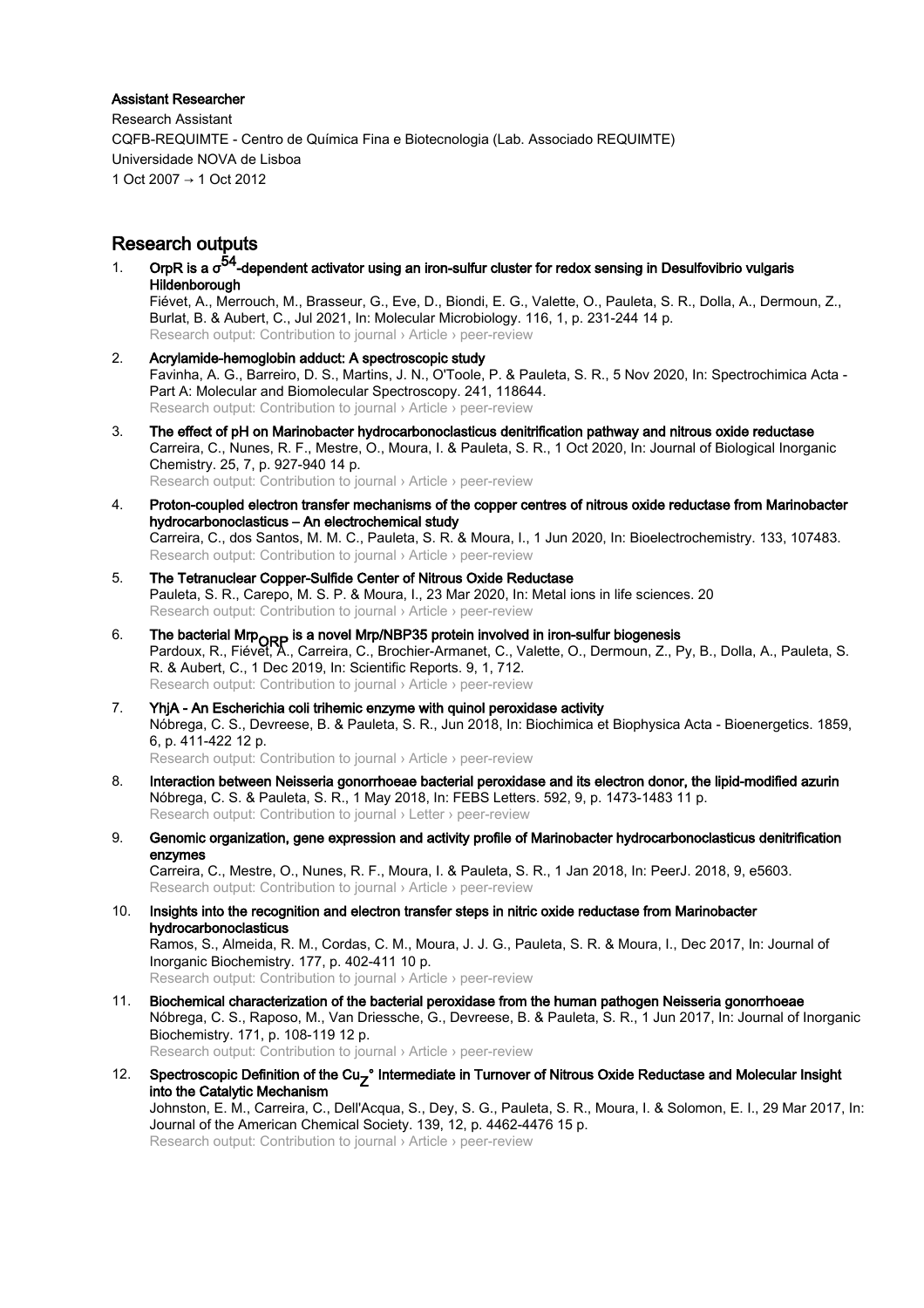13. Protein-Assisted Formation of Molybdenum Heterometallic Clusters: Evidence for the Formation of S<sub>2</sub>MoS<sub>2</sub>-M-<br>- 2 MeS<sub>2</sub> Slugters with M = Fs Os Ni Ou se Od within the Oregans Pertain S<sub>2</sub>MoS<sub>2</sub> Clusters with M = Fe, Co, Ni, Cu, or Cd within the Orange Protein Maiti, B. K., Maia, L. B., Pauleta, S. R., Moura, I. & Moura, J. J. G., 20 Feb 2017, In: Inorganic Chemistry. 56, 4, p. 2210-2220 11 p.

Research output: Contribution to journal › Article › peer-review

14. Insights into Nitrous Oxide Reductase Pauleta, S. R., Carreira, C. & Moura, I., Jan 2017, Metalloenzymes in Denitrification: Applications and Environmental Impacts. Royal Society of Chemistry, Vol. 7. p. 141-169 29 p. (RSC Metallobiology; vol. 2017- January, no. 9).

Research output: Chapter in Book/Report/Conference proceeding › Chapter › peer-review

- 15. A Bird's Eye View of Denitrification in Relation to the Nitrogen Cycle Moura, I., Maia, L. B., Pauleta, S. R. & Moura, J. J. G., 2017, Metalloenzymes in Denitrification: Applications and Environmental Impacts. 9 ed. Royal Society of Chemistry, Vol. January. p. 1-10 10 p. (RSC Metallobiology; vol. 2017-January, no. 9). Research output: Chapter in Book/Report/Conference proceeding › Chapter › peer-review
- 16. CHAPTER 11: Electron Transfer and Molecular Recognition in Denitrification and Nitrate Dissimilatory Pathways Almeida, R. M., Dell'Acqua, S., Moura, I., Pauleta, S. R. & Moura, J. J. G., 2017, Molybdenum and Tungsten Enzymes: Biochemistry. 9 ed. Royal Society of Chemistry, Vol. 2017-January. p. 252-286 35 p. (RSC Metallobiology; vol. 2017-January, no. 9).

Research output: Chapter in Book/Report/Conference proceeding › Chapter › peer-review

17. Nitrous oxide reductase (CuZ and CuA) Pauleta, S. R. & Moura, I. M. A. M. G. D., 2017, Nitrous oxide reductase (CuZ and CuA). Johnson, M. K. & Scott, R. A. (eds.). Wiley, (Encyclopedia of Inorganic and Bioinorganic Chemistry; vol. Metalloprotein Active Site Assembly). Research output: Chapter in Book/Report/Conference proceeding › Chapter › peer-review

#### 18. Preface

Moura, I., Moura, J. J. G., Pauleta, S. R. & Maia, L. B., 2017, In: RSC Metallobiology. 2017-January, 9, p. v Research output: Contribution to journal › Editorial › peer-review

- 19. The small iron-sulfur protein from the ORP operon binds a [2Fe-2S] cluster Maiti, B. K., Moura, I., Moura, J. J. G. & Pauleta, S. R., 1 Sep 2016, In: Biochimica Et Biophysica Acta-Bioenergetics. 1857, 9, p. 1422-1429 8 p. Research output: Contribution to journal › Article › peer-review
- 20. Predicting protein-protein interactions using BiGGER: Case studies Almeida, R. M. L. R. D., Dell'Acqua, S., Krippahl, L., Moura, J. J. G. & Pauleta, S. R., 1 Aug 2016, In: Molecules. 21, 8, 1037. Research output: Contribution to journal › Article › peer-review
- 21. Resonance assignment of DVU2108 that is part of the Orange Protein complex in Desulfovibrio vulgaris Hildenborough

Neca, A. J., Soares, R., Carepo, M. S. P. & Pauleta, S. R., Apr 2016, In: Biomolecular Nmr Assignments. 10, 1, p. 117-120 4 p.

Research output: Contribution to journal › Article › peer-review

- 22. Orange protein from Desulfovibrio alaskensis G20: insights into the Mo-Cu cluster protein-assisted synthesis Carepo, M. S. P., Carreira, C., Grazina, R., Zakrzewska, M. E., Dolla, A., Aubert, C., Pauleta, S. R., Moura, J. J. G. & Moura, I., Mar 2016, In: Journal Of Biological Inorganic Chemistry. 21, 1, p. 53-62 10 p. Research output: Contribution to journal › Article › peer-review
- 23. The solution structure of the soluble form of the lipid-modified azurin from Neisseria gonorrhoeae, the electron donor of cytochrome c peroxidase Nobrega, C. S., Saraiva, I. H., Carreira, C., Devreese, B., Matzapetakis, M. & Pauleta, S. R., Feb 2016, In: Biochimica Et Biophysica Acta-Bioenergetics. 1857, 2, p. 169-176 8 p. Research output: Contribution to journal › Article › peer-review
- 24. Incorporation of molybdenum in rubredoxin: models for mononuclear molybdenum enzymes Maiti, B. K., Maia, L. B., Silveira, C. M. C. F., Todorovic, S., Carreira, C., Carepo, M. S. P., Grazina, R., Moura, I., Pauleta, S. R. & Moura, J. J. G., Jul 2015, In: Journal Of Biological Inorganic Chemistry. 20, 5, p. 821-829 9 p. Research output: Contribution to journal › Article › peer-review
- 25. HCN Channels: The Molecular Basis for their cAMP-TRIP8b Regulation Saponaro, A., Donadoni, C., Pauleta, S. R., Cantini, F., Matzapetakis, M., Thiel, G., Banci, L., Santoro, B. & Moroni, A., 27 Jan 2015, In: Biophysical Journal. 108, 2, p. 366A-366A 1 p. Research output: Contribution to journal › Meeting Abstract › peer-review
- 26. Protonation state of the Cu4S2 Cu-Z site in nitrous oxide reductase: redox dependence and insight into reactivity Johnston, E. M., Dell'Acqua, S., Pauleta, S. R., Moura, I. & Solomon, E. I., 2015, In: Chemical science. 6, 10, p. 5670-5679 10 p.

Research output: Contribution to journal › Article › peer-review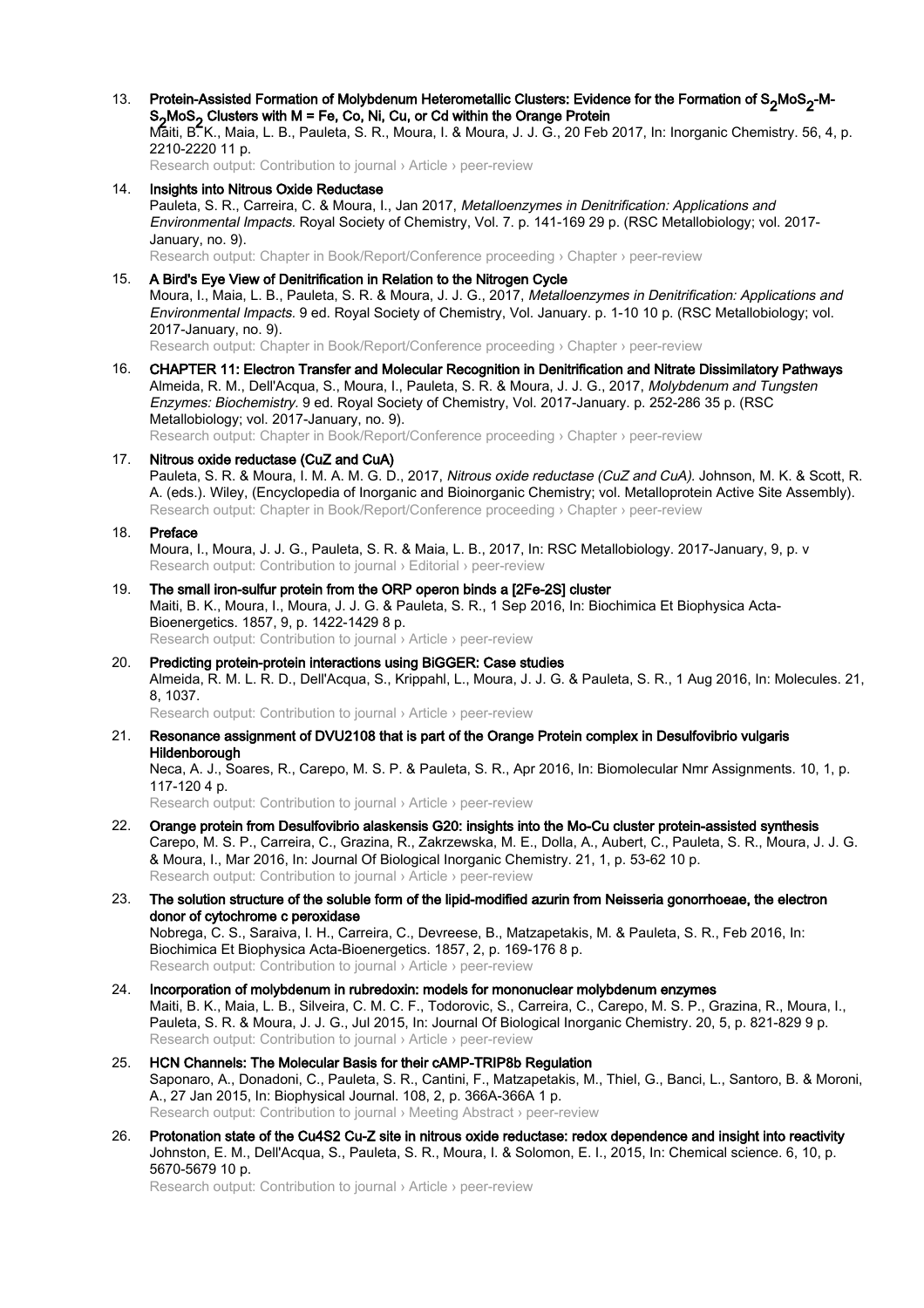27. Química Bioinorgânica e luz - fotossíntese, oxigénio e água

Moura, J. J. G., Maia, L. B., Pauleta, S. R. & Moura, I. M. A. M. G. D., 2015, In: Química. 136, p. 17-19 3 p. Research output: Contribution to journal › Article › peer-review

28. One Electron Reduced Square Planar Bis(benzene-1,2-dithiolato) Copper Dianionic Complex and Redox Switch by O2/HO-Maiti, B. K., Maia, L. B. L., Pal, K., Pakhira, B., Avilés, M. T., Moura, I. M. A. M. G. D., Pauleta, S. R., Nunez, J. L.,

Rizzi, A. C., Brondino, C. D., Sarkar, S. & Moura, J. J. G. D., 15 Dec 2014, In: Inorganic Chemistry. 53, 24, p. 12799-12808

Research output: Contribution to journal › Article › peer-review

- 29. Structural basis for the mutual antagonism of cAMP and TRIP8b in regulating HCN channel function Saponaro, A., Pauleta, S. R., Cantini, F., Matzapetakis, M., Hammann, C., Donadoni, C., Hu, L., Thiel, G., Banci, L., Santoro, B. & Moroni, A., 7 Oct 2014, In: Proceedings of the National Academy of Sciences of the United States of America. 111, 40, p. 14577-14582 Research output: Contribution to journal › Article › peer-review
- 30. Electronic structure and reactivities of resting and intermediate forms of the tetranuclear copper cluster in nitrous oxide reductase Johnston, E. M., Dell'Acqua, S., Gorelsky, S., Moura, I., Solomon, E. I. & Pauleta, S. R., Aug 2014, In: Abstracts Of Papers Of The American Chemical Society. 248, 1 p. Research output: Contribution to journal › Meeting Abstract › peer-review
- 31. Metal substituted rubredoxins: a sulfur rich coordination site as models for metalloenzymes Moura, J. J. G., Maiti, B. K., Carreira, C., Maia, L. B., Carepo, S. P., Pauleta, S. R. & Moura, I., Aug 2014, In: Journal Of Biological Inorganic Chemistry. 19, p. S731-S731 1 p. Research output: Contribution to journal › Meeting Abstract › peer-review
- 32. Synthesis and characterization of [S2MoS2Cu(n-SPhF)](2-) (n = o, m, P) clusters: Potential F-19-NMR structural probes for Orange Protein Maiti, B. K., Avilés, M. T., Moura, I., Pauleta, S. R. & Moura, J. J. G., Jul 2014, In: Inorganic Chemistry Communications. 45, p. 97-100 4 p. Research output: Contribution to journal › Article › peer-review
- 33. Mo-Cu metal cluster formation and binding in an orange protein isolated from Desulfovibrio gigas Carepo, M. S. P., Pauleta, S. R., Wedd, A. G., Moura, J. J. G. D. & Moura, I. M. A. M. G. D., Jun 2014, In: Journal of Biological Inorganic Chemistry. 19, 4-5(SI), p. 605-614 Research output: Contribution to journal › Article › peer-review
- 34. INSIGHTS INTO THE CATALYTICCYCLE OF Pseudomonas nautica NITROUS OXIDE REDUCTASE Moura, I., Carreira, C., Pauleta, S., Nunes, R. F., Moura, J. J., Ramos, S., Dell'Acqua, S. & Einsle, O., Mar 2014, In: Journal Of Biological Inorganic Chemistry. 19, p. S104-S104 1 p. Research output: Contribution to journal › Meeting Abstract › peer-review
- 35. The Auxiliary Subunit TRIP8B Inhibits the Binding of CAMP to HCN2 Channels Through an Allosteric Mechanism Saponaro, A. C., Matzapetakis, M., Santoro, B., Pauleta, S. R. & Moroni, A., 28 Jan 2014, In: Biophysical Journal. 106, 2, p. 758A-758A 1 p. Research output: Contribution to journal › Meeting Abstract › peer-review
- 36. Determination of the active form of the tetranuclear copper sulfur cluster in nitrous oxide reductase Johnston, E. M., Dell'Acqua, S., Ramos, S. J. G., Pauleta, S. R., Moura, I. M. A. M. G. D. & Solomon, E. I., 15 Jan 2014, In: Journal of the American Chemical Society. 136, 2, p. 614-617 Research output: Contribution to journal › Article › peer-review
- 37. Química de coordenação e Biologia: controlo da actividade enzimática por alteração da coordenação de centros metálicos catalíticos Maia, L. B., Pauleta, S. R. & Moura, J. J. G., 2014, In: Química. 132, p. 9-21 12 p. Research output: Contribution to journal › Article › peer-review
- 38. <sup>1</sup>H, <sup>13</sup>C and <sup>15</sup>N resonance assignment of the soluble form of the Lipid-modified Azurin from Neisseria gonorrhoeae Nóbrega, C. S., Matzapetakis, M. & Pauleta, S. R., 1 Oct 2013, In: Biomolecular Nmr Assignments. 7, 2, p. 311-314 4 p. Research output: Contribution to journal › Article › peer-review
- 39. Iron-Sulfur Centers: New Roles for Ancient Metal Sites Grazina, R., Pauleta, S. R., Moura, J. J. G. & Moura, I., Aug 2013, Comprehensive Inorganic Chemistry II: From Elements to Applications. 2nd ed. Elsevier Ltd, Vol. 3. p. 103-148 46 p. Research output: Chapter in Book/Report/Conference proceeding › Chapter › peer-review
- 40. Structural rearrangements occurring on HCN2 CNBD domain upon cAMP binding Saponaro, A., Matzapetakis, M., Moroni, A. & Pauleta, S., Jul 2013, In: European Biophysics Journal With Biophysics Letters. 42, p. S181-S181 1 p. Research output: Contribution to journal › Article › peer-review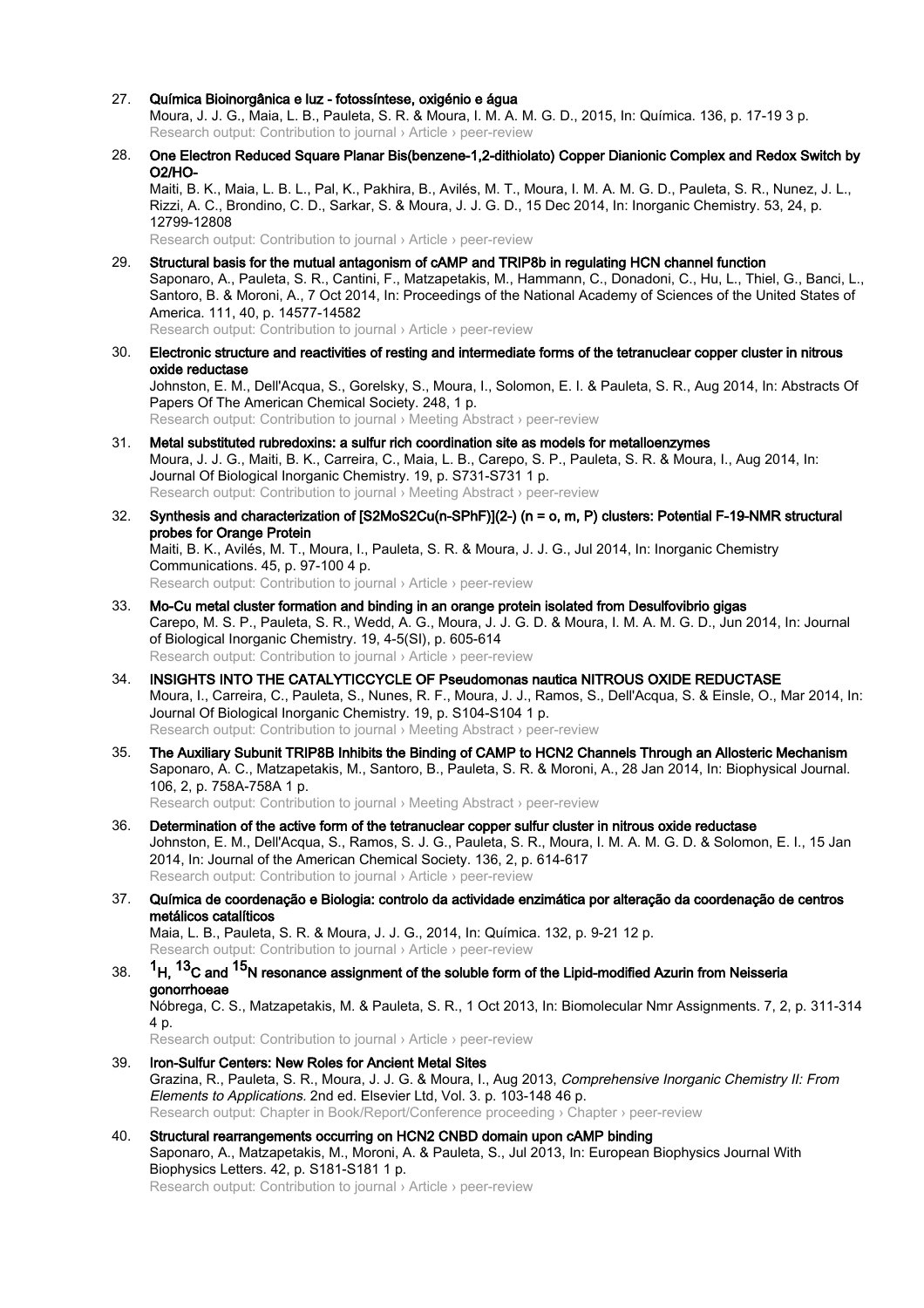- 41. Marinobacter hydrocarbonoclasticus is an aerobic denitrifier Pauleta, S. R. & Moura, I. M. A. M. G. D., 1 Jan 2013, 11th European Biological Inorganic Chemistry Conference (EUROBIC 11). Vol. NA. p. 49-52 Research output: Chapter in Book/Report/Conference proceeding › Conference contribution › peer-review
- 42. Copper-substituted forms of the wild type and C42A variant of rubredoxin Thapper, A., Rizzi, A. C., Brondino, C. D., Wedd, A. G., Pais, R. J., Maiti, B. K., Moura, I. M. A. M. G. D., Pauleta, S. R. & Moura, J. J. G. D., 2013, In: Journal of Inorganic Biochemistry. 127, p. 232-237 Research output: Contribution to journal › Article › peer-review
- 43. Nitrous oxide reductase Dell'Acqua, S., Pauleta, S. R. & Moura, I. M. A. M. G. D., 2013, Nitrous oxide reductase. Kretsinger, R. H., Uversky, V. N. & Permyakov, E. A. (eds.). Springer, (Encyclopedia of Metalloproteins). Research output: Chapter in Book/Report/Conference proceeding › Chapter › peer-review
- 44. Rearrangement of Mo-Cu-S Cluster Reflects the Structural Instability of Orange Protein Cofactor. Maiti, B. K., Avilés, M. T., Carepo, M. S. P., Moura, I. M. A. M. G. D., Pauleta, S. R. & Moura, J. J. G. D., 2013, In: Zeitschrift Fur Anorganische Und Allgemeine Chemie. 639, 8-9(SI), p. 1361–1364 Research output: Contribution to journal › Article › peer-review
- 45. Superoxide Reductase: Different Interaction Modes with its Two Redox Partners Almeida, R., Turano, P., Moura, I. M. A. M. G. D., Pauleta, S. R. & Moura, J. J. G. D., 2013, In: Chembiochem. 14, 14, p. 1858-1866 Research output: Contribution to journal › Article › peer-review
- 46. Analysis of resonance Raman data on the blue copper site in pseudoazurin: Excited state π and σ charge transfer distortions and their relation to ground state reorganization energy Hadt, R. G., Xie, X., Pauleta, S. R., Moura, I. M. A. M. G. D. & Solomon, E. I., 1 Oct 2012, In: Journal of Inorganic Biochemistry. 115, p. 155-162 8 p. Research output: Contribution to journal › Article › peer-review
- 47. Synthesis of [MoS <sub>4</sub>] <sup>2-</sup>-M (M = Cu and Cd) clusters: Potential NMR spectroscopic structural probes for the orange protein

Maiti, B. K., Avilés, T., Matzapetakis, M., Moura, I., Pauleta, S. R. & Moura, J. J. G., 1 Sep 2012, In: European Journal of Inorganic Chemistry. 26, p. 4159-4166 8 p. Research output: Contribution to journal › Article › peer-review

- 48. Biochemical characterization of the purple form of Marinobacter hydrocarbonoclasticus nitrous oxide reductase Moura, J. J. G. D., Pauleta, S. R. & Moura, I. M. A. M. G. D., 1 Jan 2012, In: Philosophical Transactions of the Royal Society of London. Series B, Biological Sciences. 367, 1593, p. 1204-12 Research output: Contribution to journal › Article › peer-review
- 49. Copper tolerance in Marinobacter hydrocarbonoclasticus Proteomic analysis of the periplasm Silveira, C. M., Matzapetakis, M., Gabriela Almeida, M. & Pauleta, S. R., 2012, MICROBES IN APPLIED RESEARCH: CURRENT ADVANCES AND CHALLENGES. MendezVilas, A. (ed.). World Scientific Publishing Co. Pte Ltd, p. 608-612 5 p. Research output: Chapter in Book/Report/Conference proceeding › Conference contribution › peer-review
- 50. Artefacts induced on c-type haem proteins by electrode surfaces Moura, J. J. G. D., Videira, P. D. M. P. D. S., Pauleta, S. R. & Moura, I. M. A. M. G. D., 1 Jan 2011, In: Journal Of Biological Inorganic Chemistry. 16, 2, p. 209-215 Research output: Contribution to journal › Article › peer-review
- 51. Gd(III) Chelates as NMR Probes of Protein-Protein Interactions. Case Study: Rubredoxin and Cytochrome c(3) Moura, J. J. G. D. & Pauleta, S. R., 1 Jan 2011, In: Inorganic Chemistry. 50, 21, p. 10600-10607 Research output: Contribution to journal › Article › peer-review
- 52. The Anaerobe-Specific Orange Protein Complex of Desulfovibrio vulgaris Hildenborough Is Encoded by Two Divergent Operons Coregulated by sigma(54) and a Cognate Transcriptional Regulator Pauleta, S. R. & Moura, I. M. A. M. G. D., 1 Jan 2011, In: Journal of Bacteriology. 193, 13, p. 3207-3219 Research output: Contribution to journal › Article › peer-review
- 53. The electron transfer complex between nitrous oxide reductase and its electron donors Moura, J. J. G. D., Pauleta, S. R. & Moura, I. M. A. M. G. D., 1 Jan 2011, In: Journal Of Biological Inorganic Chemistry. 16, 8, p. 1241-1254 Research output: Contribution to journal › Article › peer-review
- 54. The tetranuclear copper active site of nitrous oxide reductase: the CuZ center Moura, J. J. G. D., Pauleta, S. R. & Moura, I. M. A. M. G. D., 1 Jan 2011, In: Journal Of Biological Inorganic Chemistry. 16, 2, p. 183-194 Research output: Contribution to journal › Article › peer-review
- 55. A new CuZ active form in the catalytic reduction of N<sub>2</sub>O by nitrous oxide reductase from Pseudomonas nautica Dell'Acqua, S., Pauleta, S. R., Sousa, P. M. P. D., Monzani, E., Casella, L., Moura, J. J. G. & Moura, I., 1 Aug 2010, In: Journal of Biological Inorganic Chemistry. 15, 6, p. 967-976 10 p. Research output: Contribution to journal › Article › peer-review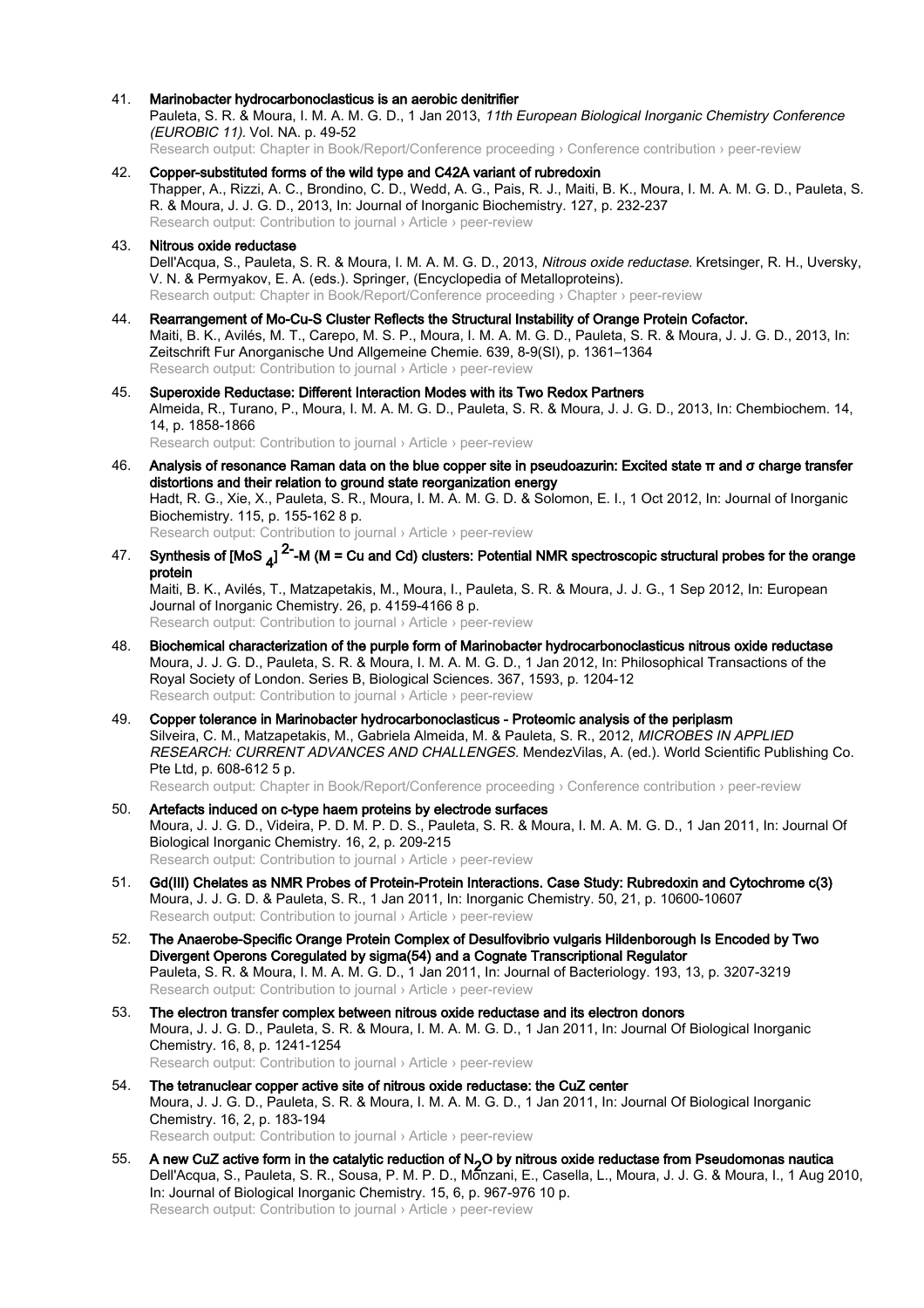- 56. The 1.4 Å resolution structure of Paracoccus pantotrophus pseudoazurin Najmudin, S., Pauleta, S. R., Moura, I. & Romão, M. J., 10 Jun 2010, In: Acta Crystallographica Section F: Structural Biology and Crystallization Communications. 66, 6, p. 627-635 9 p. Research output: Contribution to journal › Article › peer-review
- 57. Pressure Perturbation Calorimetry and the Thermodynamics of Noncovalent Interactions in Water: Comparison of Protein-Protein, Protein-Ligand, and Cyclodextrin-Adamantane Complexes Pauleta, S. R., 1 Jan 2010, In: Journal Of Physical Chemistry B. 114, 49, p. 16228-16235 Research output: Contribution to journal › Article › peer-review
- 58. Rubredoxin as a paramagnetic relaxation-inducing probe Almeida, R. M., Pauleta, S. R., Moura, I. & Moura, J. J. G., 1 Sep 2009, In: Journal of Inorganic Biochemistry. 103, 9, p. 1245-1253 9 p. Research output: Contribution to journal › Article › peer-review
- 59. Molecular interactions/electron transfer protein complexes using Docking algorithms, spectroscopy (NMR) and site direct mutagenesis Moura, J., Krippahl, L., Pauleta, S., Almeida, R. & Del Acqua, S., Jul 2009, In: Febs Journal. 276, p. 11-11 Research output: Contribution to journal › Meeting Abstract › peer-review
- 60. The electron transfer complex between D. gigas Superoxide Reductase and Rubredoxin Almeida, R., Pauleta, S., Moura, I. & Moura, J. J. G., Jul 2009, In: Febs Journal. 276, p. 128-128 Research output: Contribution to journal › Meeting Abstract › peer-review
- 61. A variable temperature spectroscopic study on Paracoccus pantotrophus pseudoazurin: Protein constraints on the blue Cu site

Pauleta, S. R., Gonzalez, P. J. & Moura, I. M. A. M. G. D., 1 Jan 2009, In: Journal of Inorganic Biochemistry. 103, 10, p. 1307-1313

Research output: Contribution to journal › Article › peer-review

- 62. Crystallization and crystallographic analysis of the apo form of the orange protein (ORP) from Desulfovibrio gigas Duarte, A. G., Pauleta, S. R., Moura, I. M. A. M. G. D., Moura, J. J. G. D. & Romão, M. J., 1 Jan 2009, In: Acta Crystallographica Section F: Structural Biology and Crystallization Communications. 65, NA, p. 730-732 Research output: Contribution to journal › Article › peer-review
- 63. Isolation and characterization of a new Cu-Fe protein from Desulfovibrio aminophilus DSM12254 Moura, J. J. G. D., Pauleta, S. R., Moura, I. M. A. M. G. D., Pereira, M. A. S., Tavares, P. A. D. B., Rivas, M. G. & Carepo, M. S. P., 1 Jan 2009, In: Journal of Inorganic Biochemistry. 103, 10, p. 1314-1322 Research output: Contribution to journal › Article › peer-review
- 64. Electron transfer complex between nitrous oxide reductase and cytochrome  $c_{552}$  from Pseudomonas nautica: Kinetic, nuclear magnetic resonance, and docking studies Dell'Acqua, S., Pauleta, S. R., Monzani, E., Pereira, A. S., Casella, L., Moura, J. J. G. & Moura, I., 14 Oct 2008, In: Biochemistry. 47, 41, p. 10852-10862 11 p. Research output: Contribution to journal › Article › peer-review
- 65. Calcium-dependent heme structure in the reduced forms of the bacterial cytochrome c peroxidase from Paracoccus pantotrophus

Pauleta, S. R., Lu, Y., Goodhew, C. F., Moura, I., Pettigrew, G. W. & Shelnutt, J. A., 27 May 2008, In: Biochemistry. 47, 21, p. 5841-5850 10 p.

Research output: Contribution to journal › Article › peer-review

- 66. Benefits of membrane electrodes in the electrochemistry of metalloproteins: mediated catalysis of Paracoccus pantotrophus cytochrome c peroxidase by horse cytochrome c: a case study Moura, J. J. G. D., Videira, P. D. M. P. D. S., Pauleta, S. R. & Moura, I. M. A. M. G. D., 1 Jan 2008, In: Journal Of Biological Inorganic Chemistry. 13, 5, p. 779-787 Research output: Contribution to journal › Article › peer-review
- 67. Enzymatic activity mastered by altering metal coordination spheres Moura, J. J. G. D., Pauleta, S. R. & Moura, I. M. A. M. G. D., 1 Jan 2008, In: Journal Of Biological Inorganic Chemistry. 13, 8, p. 1185-1195 Research output: Contribution to journal › Article › peer-review
- 68. Mediated catalysis of Paracoccus pantotrophus cytochrome c peroxidase by P-pantotrophus pseudoazurin: kinetics of intermolecular electron transfer Moura, J. J. G. D., Videira, P. D. M. P. D. S., Pauleta, S. R. & Moura, I. M. A. M. G. D., 15 Mar 2007, In: Journal Of Biological Inorganic Chemistry. 12, 5, p. 691-698 8 p. Research output: Contribution to journal > Article > peer-review
- 69. NMR assignment of the apo-form of a Desulfovibrio gigas protein containing a novel Mo-Cu cluster Pauleta, S. R., Duarte, A. G., Carepo, M. S. P., Pereira, M. A. S., Tavares, P. A. D. B., Moura, I. M. A. M. G. D. & Moura, J. J. G. D., 1 Jan 2007, In: Biomolecular Nmr Assignments. 1, 1, p. 81-83 Research output: Contribution to journal › Article › peer-review